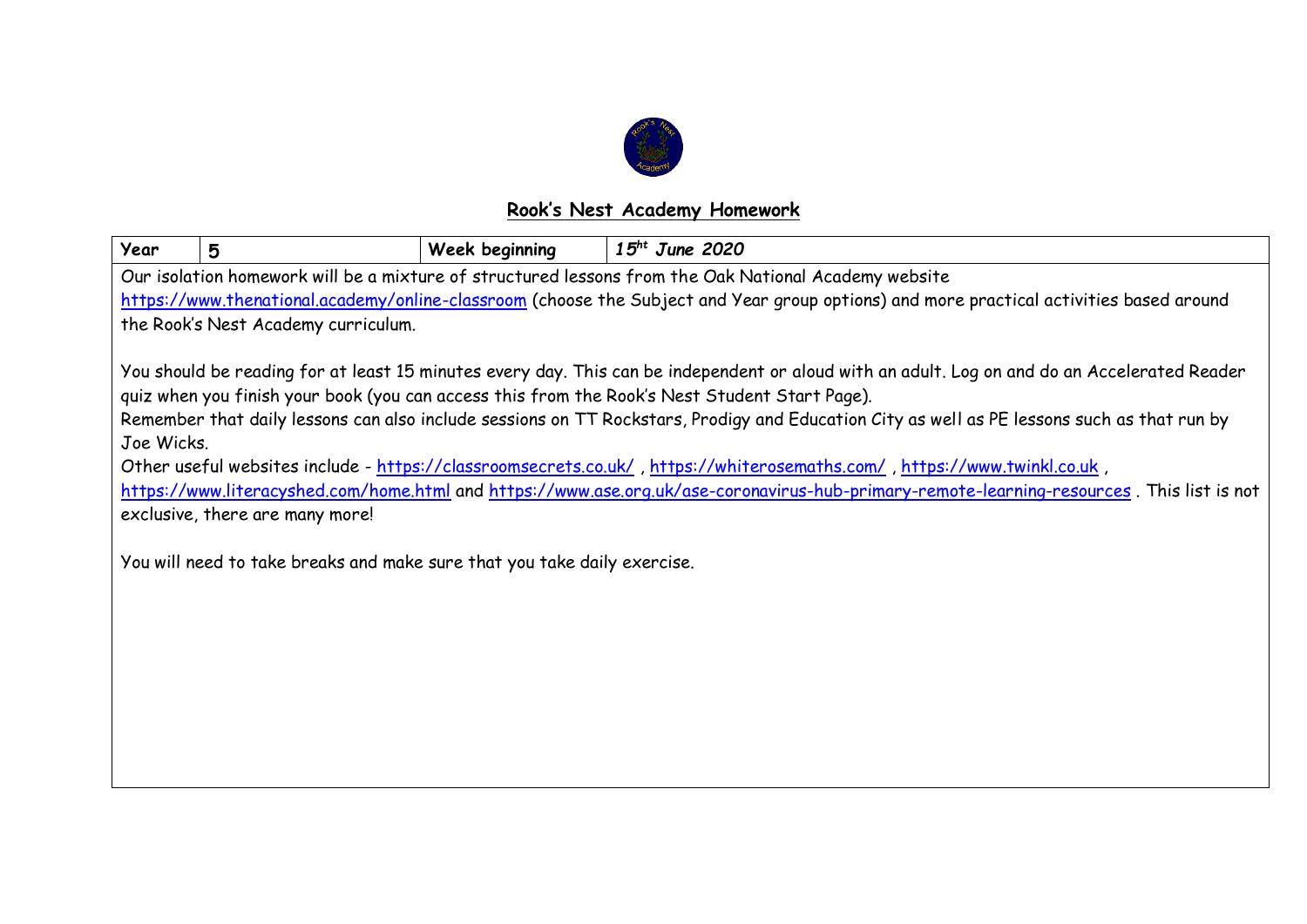|           | English                                                                                                                 | <b>Mathematics</b>                                                                                       |  |
|-----------|-------------------------------------------------------------------------------------------------------------------------|----------------------------------------------------------------------------------------------------------|--|
| Monday    | https://classroom.then<br>ational.academy/lesson<br>s/reading-<br>comprehension-word-<br>meaning-d83aa0                 | https://classroom.thenation<br>al.academy/lessons/to-<br>solve-problems-related-to-<br>decimals          |  |
| Tuesday   | https://classroom.then<br>ational.academy/lesson<br>s/reading-<br>comprehension-word-<br>meaning-and-fact-<br>retrieval | https://classroom.thenation<br>al.academy/lessons/to-<br>investigate-multiplying-<br>decimals            |  |
| Wednesday | https://classroom.then<br>ational.academy/lesson<br>s/identifying-the-<br>features-of-a-text-<br>d0fb0a                 | https://classroom.thenation<br>al.academy/lessons/to-<br>multiply-decimals-by-whole-<br>numbers          |  |
| Thursday  | https://classroom.then<br>ational.academy/lesson<br>s/spag-focus-modal-<br>verbs                                        | https://classroom.thenation<br>al.academy/lessons/to-<br>multiply-decimals-using-a-<br>formal-method     |  |
| Friday    | https://classroom.then<br>ational.academy/lesson<br>s/write-a-non-<br>chronological-report                              | https://classroom.thenation<br>al.academy/lessons/decimal<br>s-to-solve-long-<br>multiplication-problems |  |

**English Mathematics Foundation Subjects/Practical activity Our topic for this half term is 'The Yorkshire Coast'.**

**Complete the following activities during the week.**

**1. Pick a local Yorkshire Coast town (E.g. Scarborough, Hornsea Bridlington etc.) and create a persuasive leaflet or poster on why people should come visit. Include what places you can visit. You could do this by hand or use Microsoft Word or PowerPoint. Try to use images to make it more persuasive.**



**2. Look at the YouTube video below on how different coastal features are formed.** 

<https://www.youtube.com/watch?v=7Th56dhs4Fc>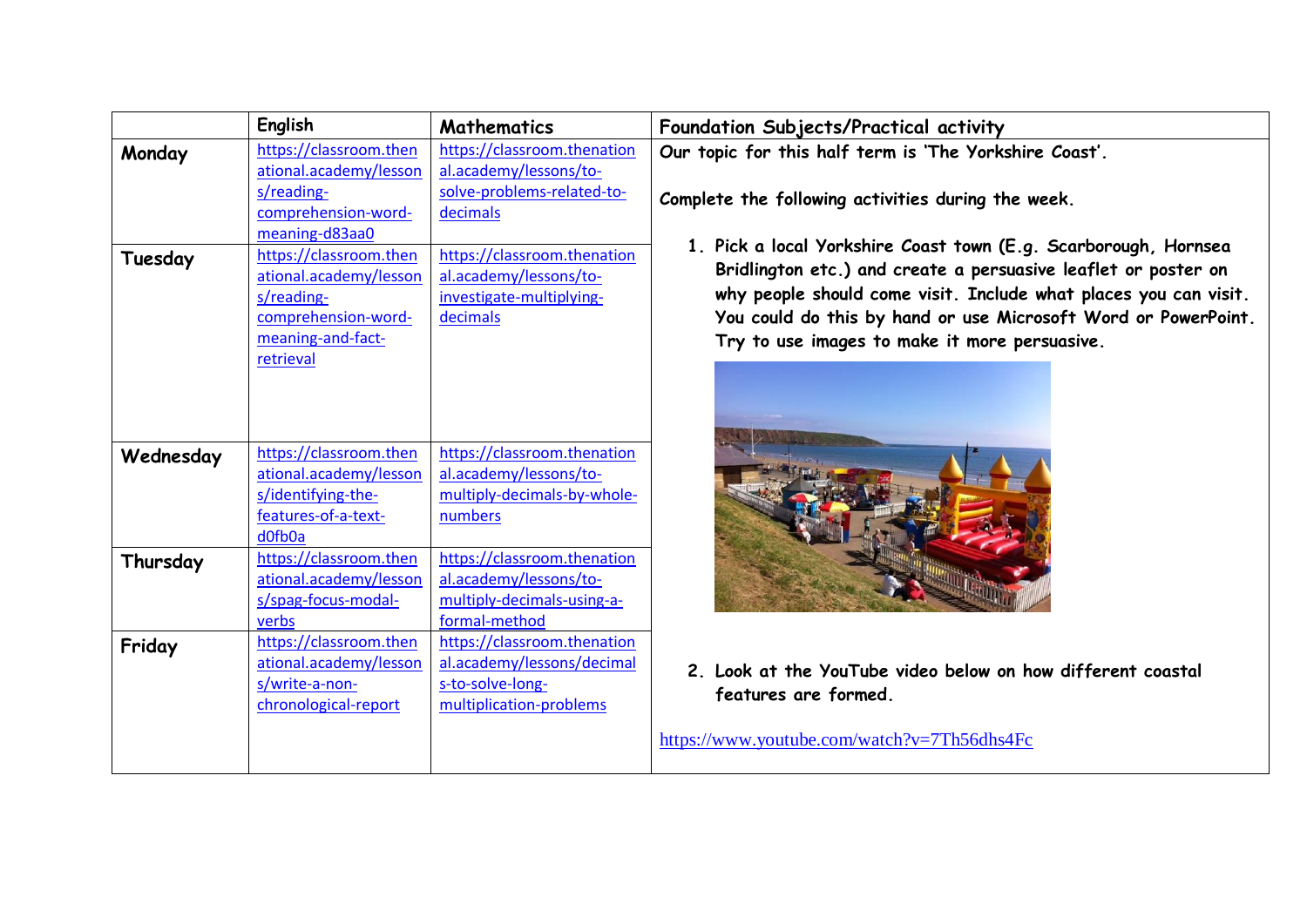**Using the template below. Draw the 6 different stages on how features are formed over time. Be sure to match the correct label for each image.**

**3. Andy Goldsworthy is an artist known for his outdoor artwork using natural materials. Here are a few examples below. Try to create your own Goldsworthy inspired artwork in your garden or the next time you go out for a walk! You can design anything you like but you must only use natural materials!** 

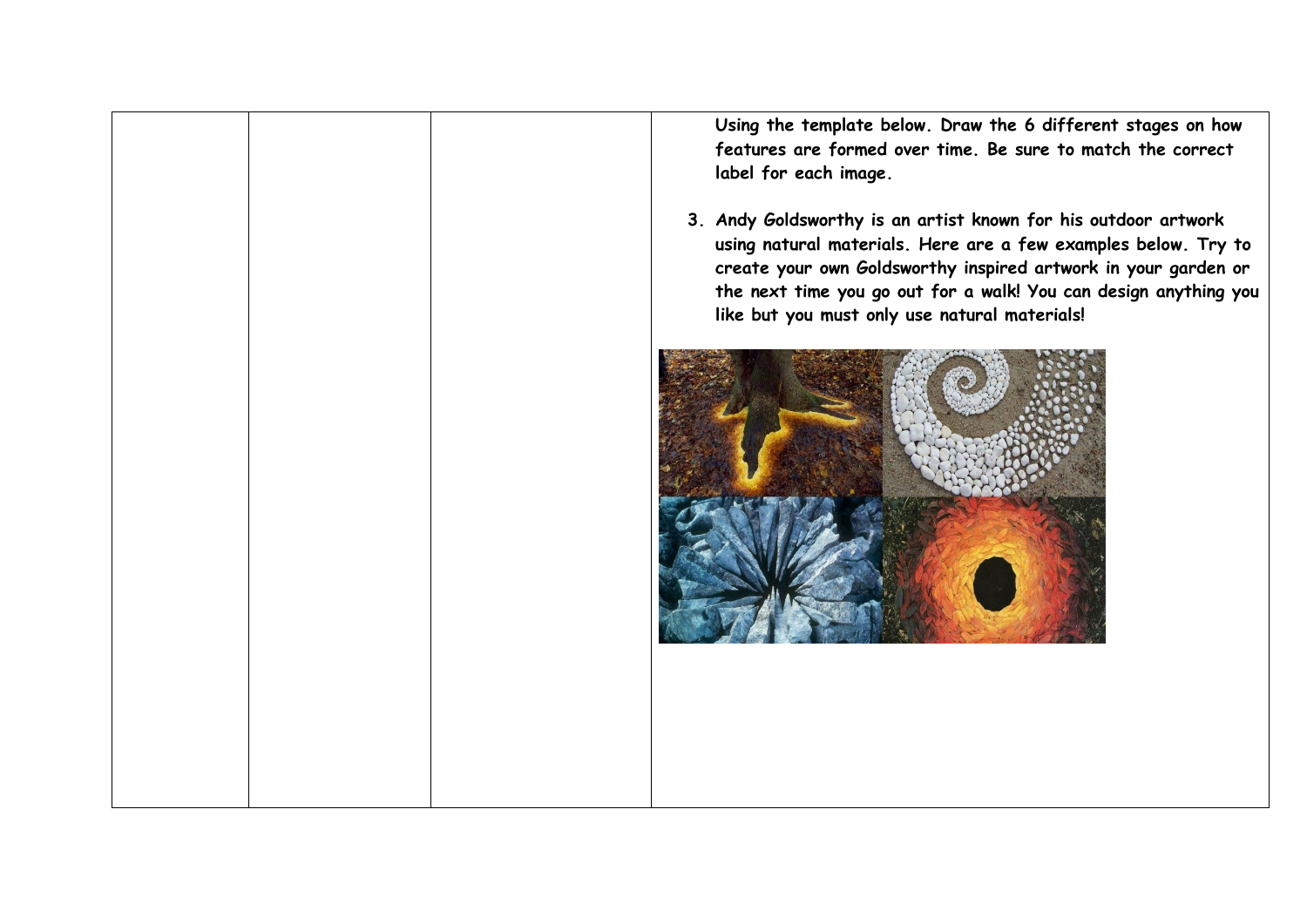| Over time cracks in the rock open to form caves.                                 | Soft or weak sections of rock are more easily eroded by<br>the sea.                                                                | The top of the arch can weaken and may collapse into<br>the sea.      |
|----------------------------------------------------------------------------------|------------------------------------------------------------------------------------------------------------------------------------|-----------------------------------------------------------------------|
| If a cave forms in a headland, it may break through,<br>causing an arch to form. | Over time, the sea will erode the stack until just a small<br>piece of rock is visible above the water. This is called<br>a stump. | The section left cut off when an arch collapses is called<br>a stack. |